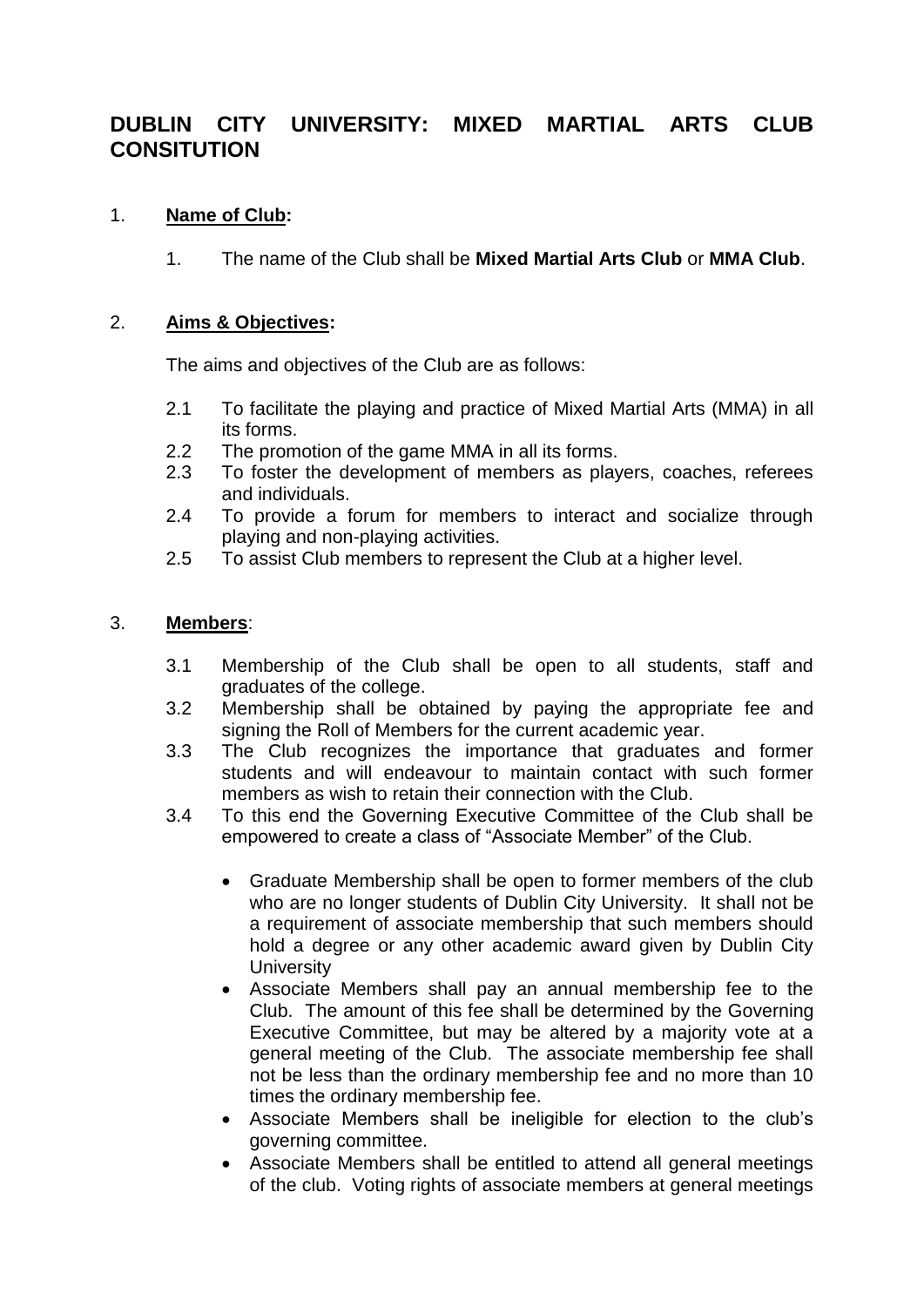shall be determined by the Governing Executive Committee and may be altered by a majority vote at a general meeting of the club.

- Other rights of Associate Members shall be determined by the Governing Executive Committee but may also be granted or revoked by a majority vote at a general meeting of the Club
- The rights of an Associate Member shall not exceed those of an ordinary member of the club
- 3.5 All members shall be bound by this constitution

# 4. **Governing Executive Committee**:

- 4.1 The Club shall have a Governing Executive Committee (The Committee).
- 4.2 The Committee shall run the club of behalf of its members and in accordance with the aims and objectives.
- 4.3 Although decisions should be arrived at by the consensus of the committee (where possible), committee decisions shall be decided by majority voting.
- 4.4 A quorum shall be  $\frac{1}{3}$  of committee members.
- 4.5 The Committee shall consist of:
	- Chairperson
	- Secretary
	- Treasurer
	- Public Relations Officer
	- Events Officer (Optional)
	- Sponsorship Officer (Optional)
	- Inclusion and Recruitment Officer (Optional)
- 4.6 The Term of Office of these elected officers shall be one academic year.
- 4.7 A person shall not hold the same office for more than 2 successive years.

#### 5. **Election of the Governing Executive Committee**:

- 5.1 The Committee Members shall be democratically elected at the Annual General Meeting (AGM) or at an Extra-ordinary General Meeting (EGM).
- 5.2 To seek election to the Committee, each candidate must have 2 nominations by current members of the club.

#### 6. **Duties of the Governing Executive Committee**:

6.1 The Chairperson shall be the Chief Officer of the club whose functions include chairing all meetings of the committee and officiating at meetings of the club.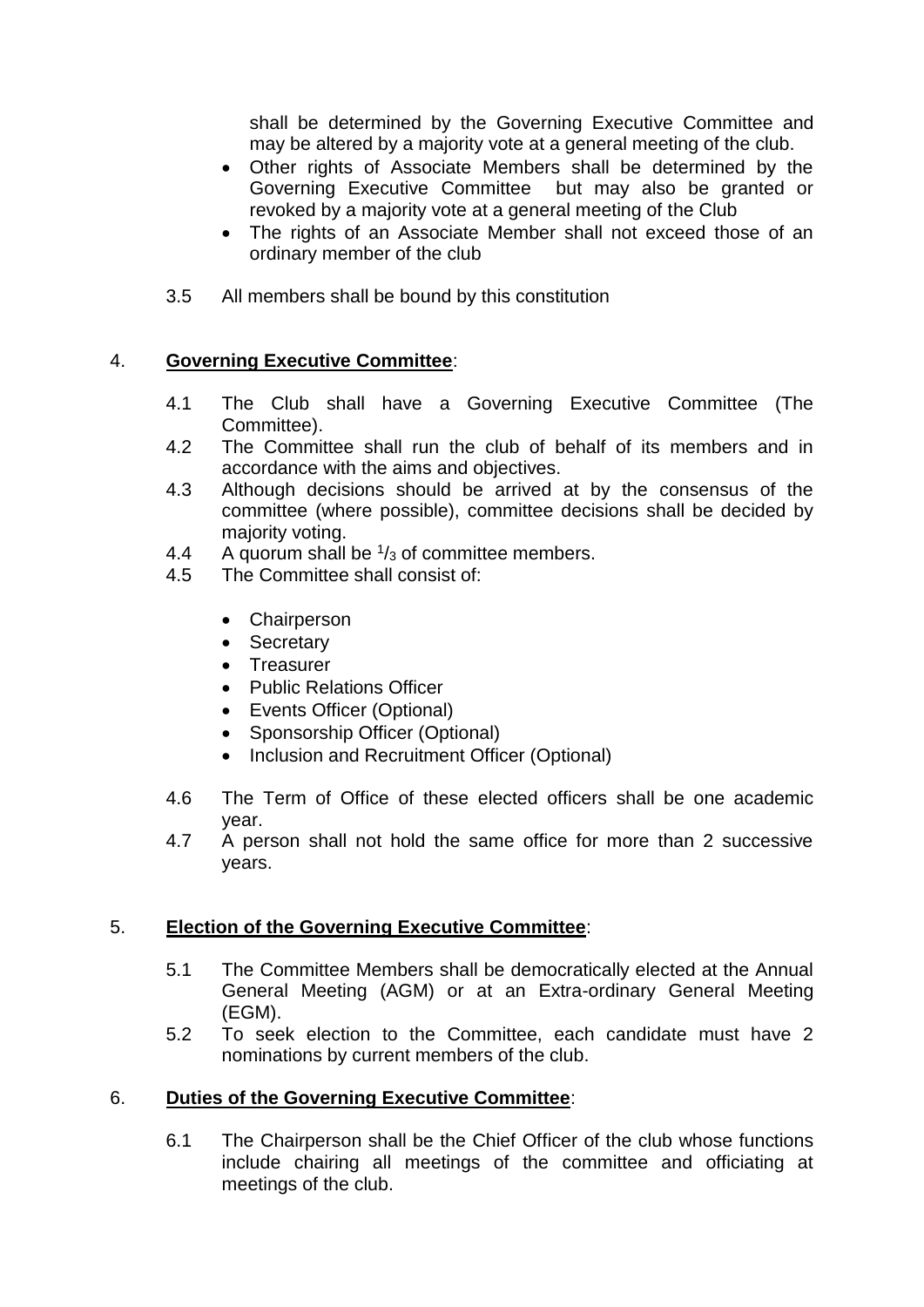- 6.2 The Chair of any meeting shall have an ordinary vote at committee meetings and meetings of the club. In the event of a tied vote on any matter she/he shall have the casting vote.
- 6.3 In the event that the Chairperson is absent or is unable to perform their duties, the Secretary shall assume the duties of the Chairperson (unless otherwise directed by a general meeting of the club)
- 6.4 The Chairperson shall be responsible for the fixed and current assets of the club in compliance with the regulations set down by the Sports Club Committee.
- 6.5 The Chairperson shall maintain a record of all fixed and current assets belonging to the club and will report an inventory list to the committee at the start and end of the academic year.
- 6.6 The Secretary's function shall be to deal with all correspondence and records of the club.
- 6.7 The Secretary keeps minutes of all committee meetings, of all general meetings, of the Annual General Meeting or any other meetings relation to the business of the club when requested by the committee.
- 6.8 The Secretary may keep a record of authorization of expenditure.
- 6.9 The Secretary shall give notice to all members of the club's meetings, events, and functions.
- 6.10 The Secretary shall assist the Public Relations Officer (PRO) to organize fund raising events and sponsorship where necessary.
- 6.11 The Treasurer's function shall be to administer the funds of the club and to maintain accounts and budgets.
- 6.12 The Treasurer shall be responsible for the maintenance of accounts subject to the decision of the committee in compliance with the regulations set down by the Sports Club Committee of DCU.
- 6.13 The Treasure shall keep full records of income and expenditure of the club. The Treasure shall also keep a record of who authorized various expenditures and shall issue receipts.
- 6.14 The Treasure shall sign all cheques and withdrawal forms for the Club's bank account.
- 6.15 Where the Treasurer is decreed as unavailable, the Chairperson may sign cheques and withdrawal forms for the club on consultation with the Sports Club Committee.
- 6.16 The Public Relations Officer (along with the Secretary) shall be responsible for the advertising of all functions of the club through all means possible.
- 6.17 The Public Relations Officer (along with the Secretary) shall deal with external correspondence and maintain records of the contribution outside bodies have had for the club and to give notice of all members of these contributions.
- 6.18 The Events Officer shall be responsible for the organisation of all Club events outside of regular training.
- 6.19 The Sponsorship Officer shall be responsible for liasing with outside companies to secure additional funding and equipment for the club, as well as discounts for members.
- **6.20** The Inclusion abd Recruitment Officer (IRO) shall be responsible for making sure that the Club is as accessible and inclusive as possible to all members, in particular first year students.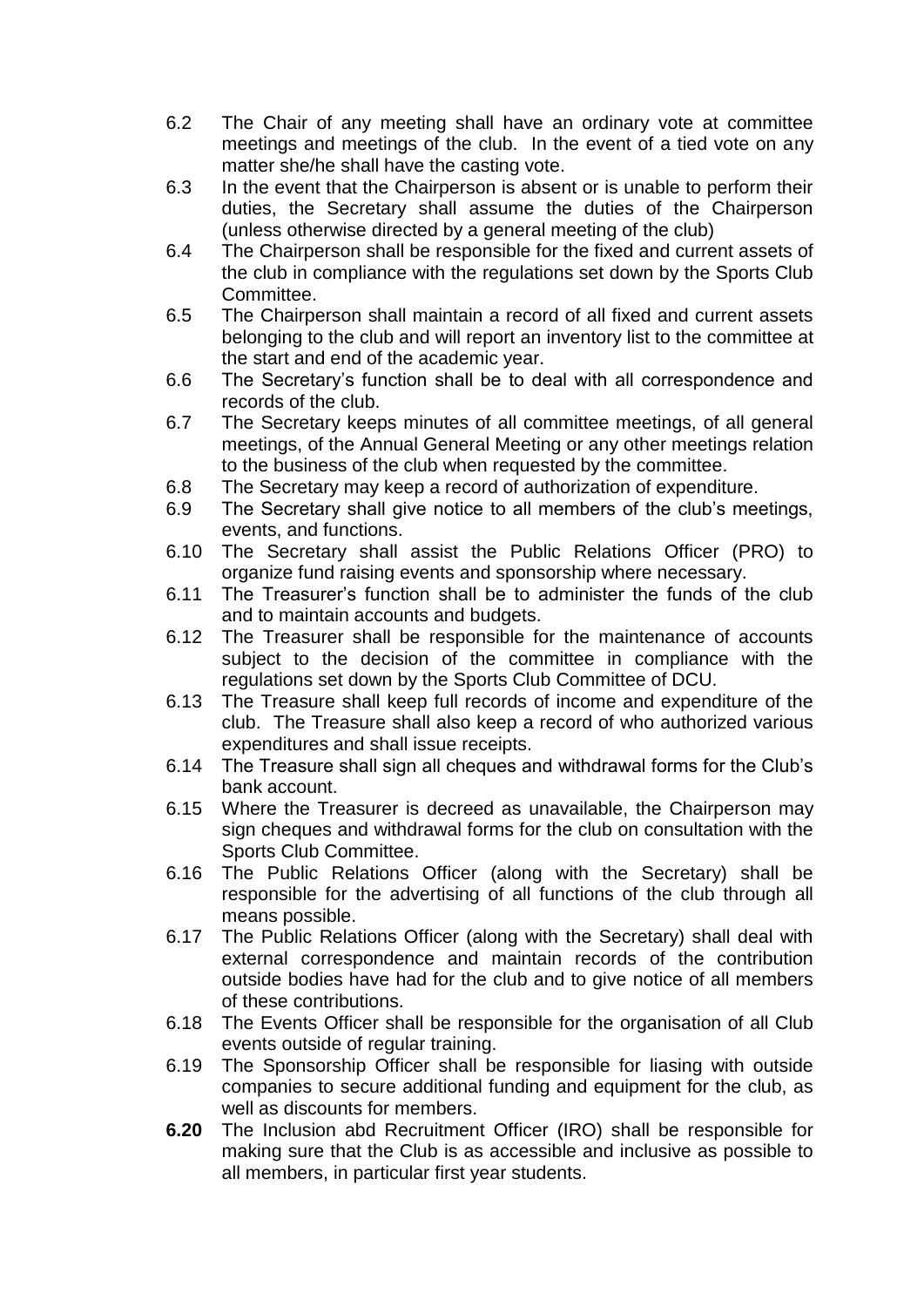**6.21** The Inclusion and Recruitment Officer shall be responsible for the recruitment of new members of the club, in particular during Clubs and Socs days.

# 7. **Dismissal and Resignation of Committee Members**:

- 7.1 No member of the committee shall be dismissed from office unless:
	- Written notice of a resolution to seek such a dismissal, signed by 10% of the members of the club is received 4 working days prior to a general meeting at which such a resolution shall be debated.
	- <sup>1</sup>/<sub>3</sub> of the Governing Executive Committee may also call a meeting to debate the dismissal of another committee member.
- 7.2 A resolution to dismiss a committee member shall be passed by a simple majority voting at the relevant and quorate meeting.
- 7.3 A committee member wishing to resigned much submit a letter in writing declaring that intention to resign to the Secretary, who will immediately inform the committee as a whole. The responsibilities of that person shall be delegated to other committee member(s) until a byelection can be held to re-elect a new person to the position.

# 8. **Meetings**:

- 8.1 There shall be an Annual General Meeting (AGM) held each year.
- 8.2 The AGM shall be held no later than in the final month of the Academic year where the main committee members will be elected (where possible).
- 8.3 Elections for the offices of the Governing Executive Committee shall take place at this meeting.
- 8.4 A quorum of the meting shall be 2 Governing Executive Committee members and 10% of the ordinary membership.
- 8.5 The business of the AGM shall include elections of relevant Executive Governing Committee as well as annual reports from the outgoing Governing Executive Committee (which should include a Treasurer's report on the finances of the club).
- 8.6 An Extra-ordinary General Meeting (EGM) shall be convened if:
	- 10% of the ordinary membership of the club requests such a meeting in writing.
	- A quorum of the Governing Executive Committee requests such a meeting in writing.
	- A vacancy on the current committee occurs and there is a need to elect a replacement.
- 8.7 Elections for the offices of the Governing Executive Committee shall take place at the AGM or EGM (where relevant).
- 8.8 Notice of all meetings shall be given to the membership at least 3 working days prior to the date of the meeting.